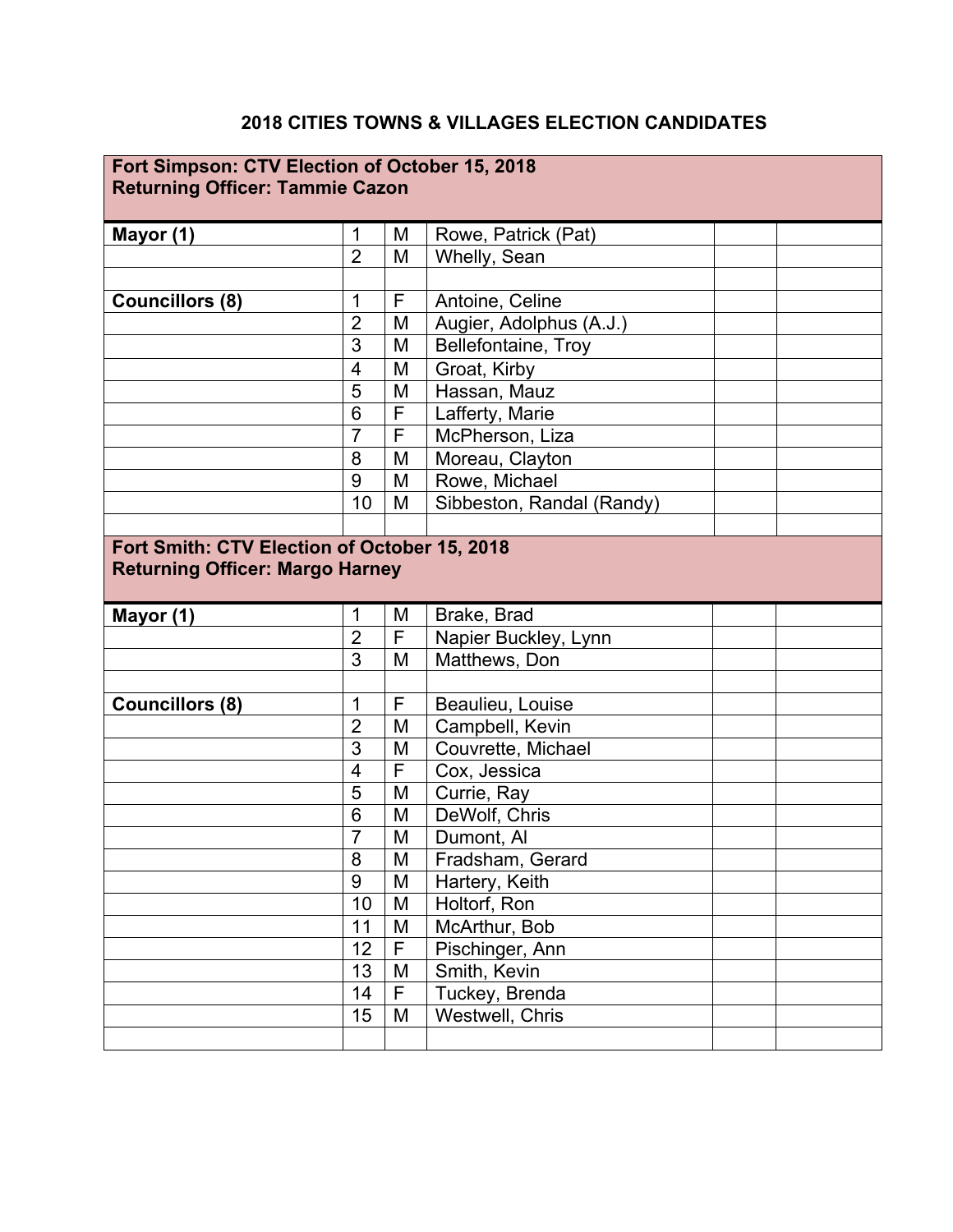| Hay River: CTV Election of October 15, 2018<br><b>Returning Officer: Heather Coakwell</b> |                          |   |                              |  |  |  |  |
|-------------------------------------------------------------------------------------------|--------------------------|---|------------------------------|--|--|--|--|
|                                                                                           |                          |   |                              |  |  |  |  |
| Mayor (1)                                                                                 | 1                        | F | Jameson, Kandis              |  |  |  |  |
| (Acclaimed)                                                                               |                          |   |                              |  |  |  |  |
|                                                                                           |                          |   |                              |  |  |  |  |
| <b>Councillors (8)</b>                                                                    | 1                        | M | Anderson, Steve              |  |  |  |  |
|                                                                                           | $\overline{2}$           | M | Bouchard, Robert             |  |  |  |  |
|                                                                                           | 3                        | F | Chambers, Emily (Mary)       |  |  |  |  |
|                                                                                           | $\overline{\mathcal{A}}$ | F | Duford, Linda                |  |  |  |  |
|                                                                                           | 5                        | M | Dohey, Keith                 |  |  |  |  |
|                                                                                           | 6                        | M | Groenwegen, Jeffery (James)  |  |  |  |  |
|                                                                                           | $\overline{7}$           | F | Lester, Sandra               |  |  |  |  |
|                                                                                           | 8                        | M | Melanson, Joseph             |  |  |  |  |
|                                                                                           | 9                        | M | Willows, Brian               |  |  |  |  |
|                                                                                           |                          |   |                              |  |  |  |  |
| <b>Inuvik: CTV Election of October 15, 2018</b>                                           |                          |   |                              |  |  |  |  |
| <b>Returning Officer: Grant Hood</b>                                                      |                          |   |                              |  |  |  |  |
| Mayor (1)                                                                                 | 1                        | F | Kulikowski, Natasha          |  |  |  |  |
|                                                                                           | $\overline{2}$           | M | Sharpe, Vince                |  |  |  |  |
|                                                                                           |                          |   |                              |  |  |  |  |
| Councillors (8)                                                                           | 1                        | M | Baryluk, Steven              |  |  |  |  |
| (Acclaimed)                                                                               | $\overline{2}$           | M | Loreen, Desmond              |  |  |  |  |
|                                                                                           | 3                        | M | McBride, Gary                |  |  |  |  |
|                                                                                           | 4                        | M | MacDonald, Paul              |  |  |  |  |
|                                                                                           | 5                        | F | Mero, Alana                  |  |  |  |  |
|                                                                                           | 6                        | F | Solotki, Raygan              |  |  |  |  |
|                                                                                           | $\overline{7}$           | M | Wainman, Kurt                |  |  |  |  |
|                                                                                           | 8                        | M | Wood, Clarence               |  |  |  |  |
|                                                                                           |                          |   |                              |  |  |  |  |
| Norman Wells: CTV Election of October 15, 2018                                            |                          |   |                              |  |  |  |  |
| <b>Returning Officer: Margrit Minder</b>                                                  |                          |   |                              |  |  |  |  |
| Mayor (1)                                                                                 | 1                        | M | Cassie, Harry                |  |  |  |  |
|                                                                                           | $\overline{2}$           | M | Melnyk, Timothy L.           |  |  |  |  |
|                                                                                           | 3                        | M | Pope, Frank                  |  |  |  |  |
|                                                                                           |                          |   |                              |  |  |  |  |
| <b>Councillors (6)</b>                                                                    | $\mathbf 1$              | M | Audet, Pascal                |  |  |  |  |
|                                                                                           | $\overline{2}$           | M | Beckingham, Charles (Stewie) |  |  |  |  |
|                                                                                           | 3                        | M | Bernard, Jean-Paul           |  |  |  |  |
|                                                                                           | 4                        | M | Boyle, James (Jim)           |  |  |  |  |
|                                                                                           | 5                        | M | Erb, Luc                     |  |  |  |  |